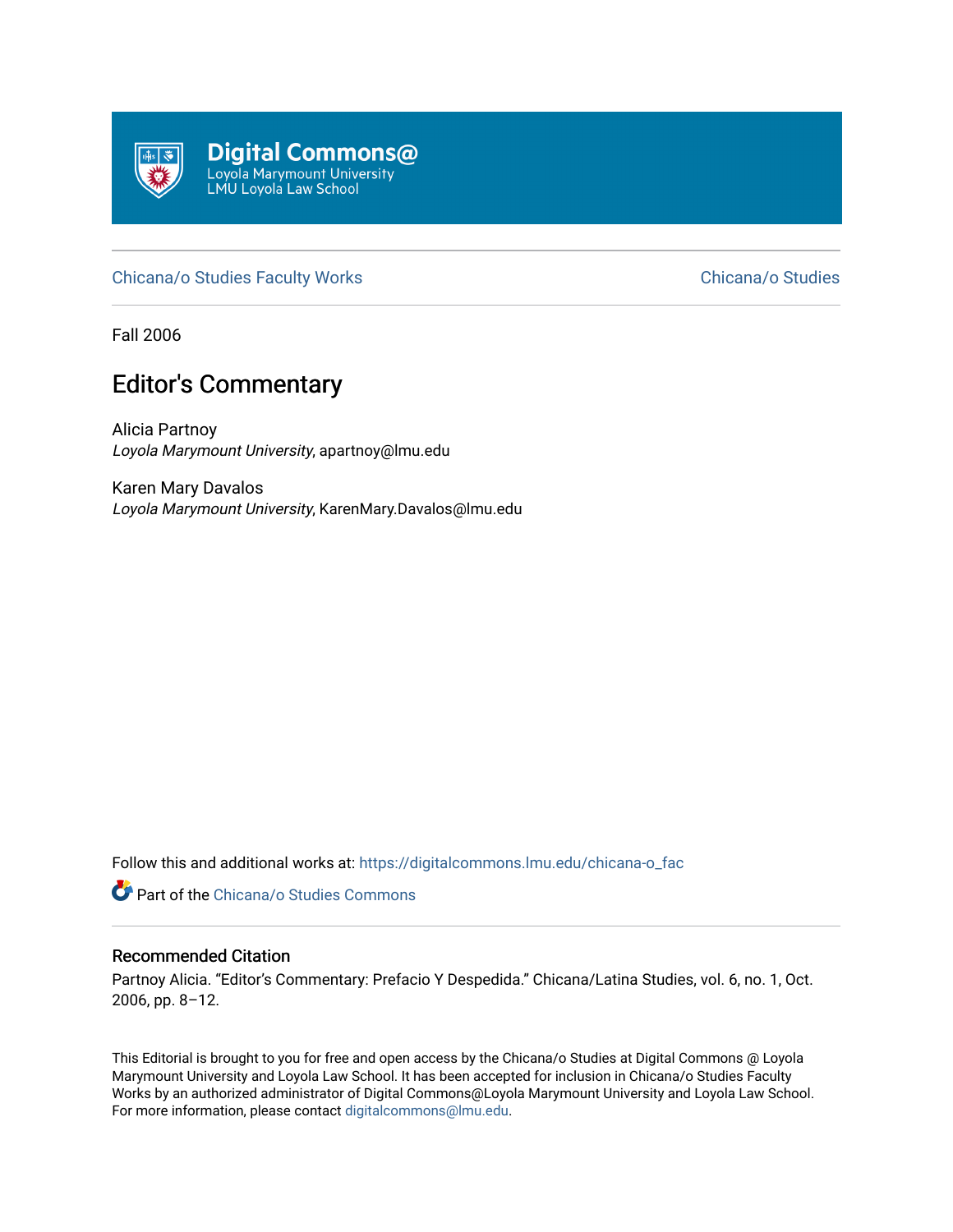# Editor's **Commentary**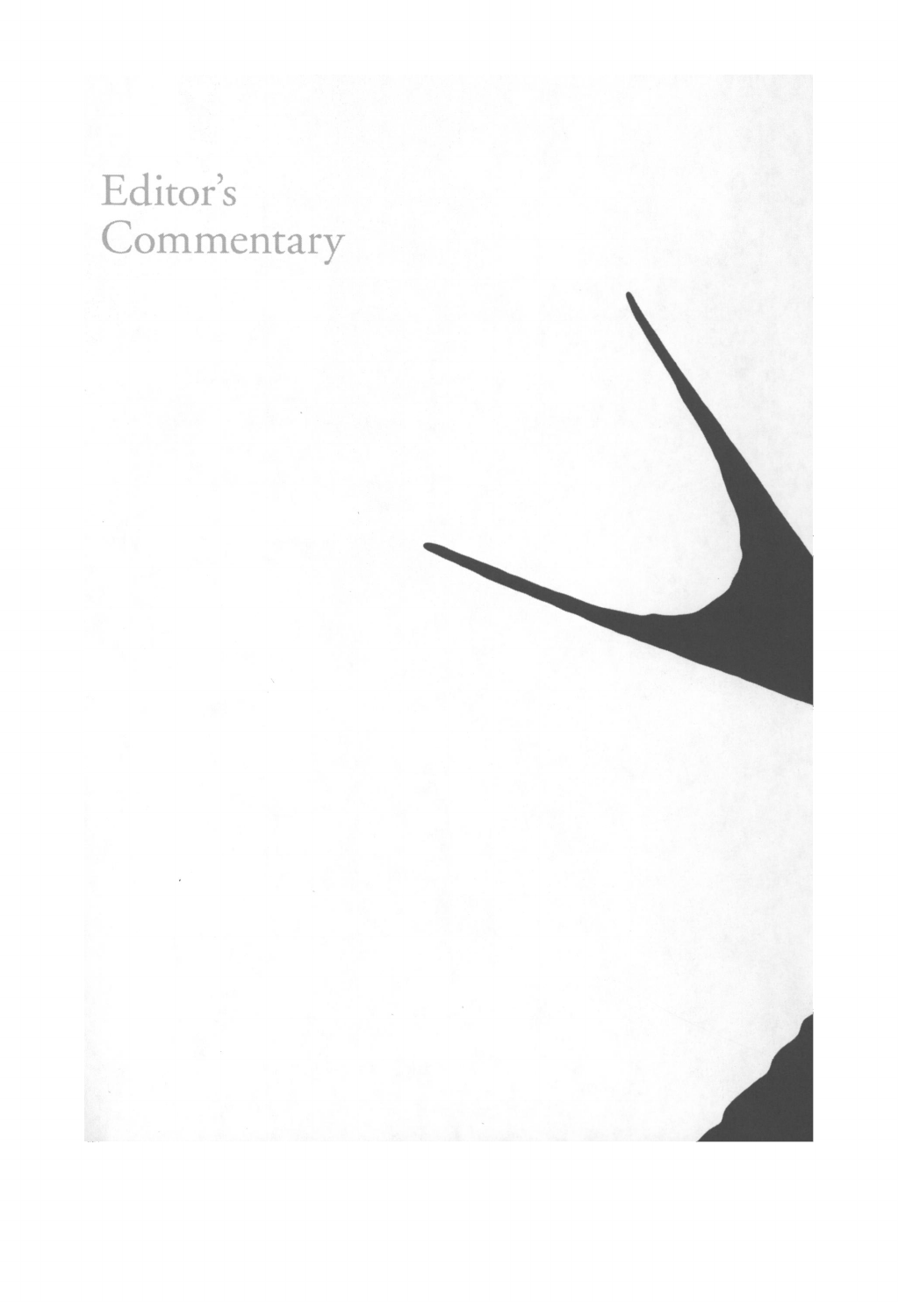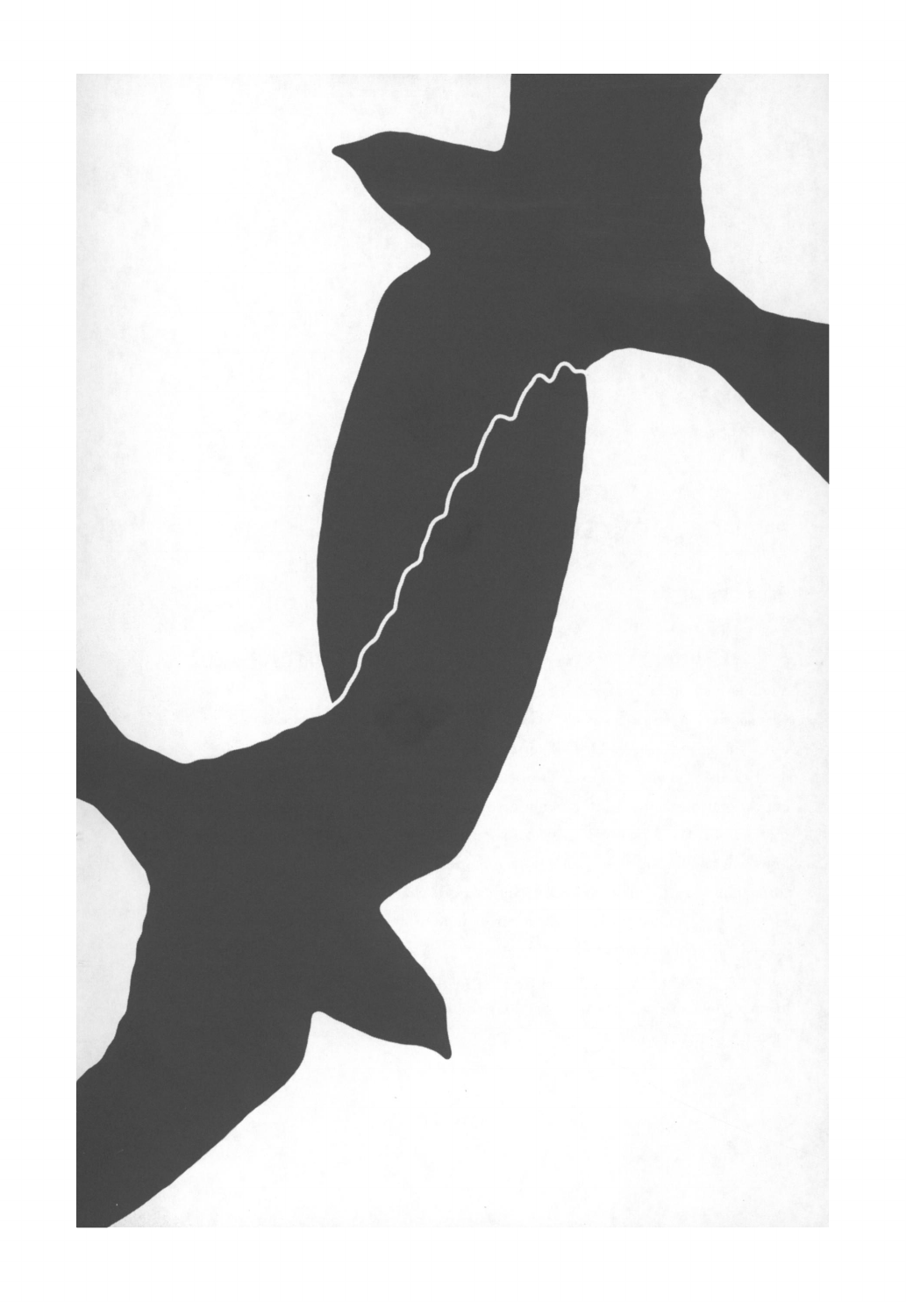"Are you looking for 'Chicano/Latino Resource Center?"'

 —Voice of the automated phone directory at University of California, Santa Cruz

## PREFACIOY DESPEDIDA

### Alicia Partnoy

 Summer Institute clearly state that they must be faxed back to the Chicana/Latina Research Center. I later find out that the automated directory is not wrong and that the MALCS forms express our vision rather than the institutional reality. This episode brings back memories of our battles to tame our computers when I joined Karen Mary Davalos as journal coeditor in the summer of 2003. When typing calls for papers and the myriad of documents in preparation for the re-inaugural issue, too often, and after repeated corrections, the "a" in both "Chicana" and "Latina" would morph into two rotund "o's." These seemingly trivial events remind us that the type of change needed to inscribe us out of silence in the world of letters can be so fastidiously minute as the act of revising the automatic spelling changes, or of finding out the many bureaucratic steps that would take to transform the name of the Research Center at our host institution. Not really. The registration forms for the 2006 MALCS

#### 10 CHICANA/LATINA STUDIES 6:1 FALL 2006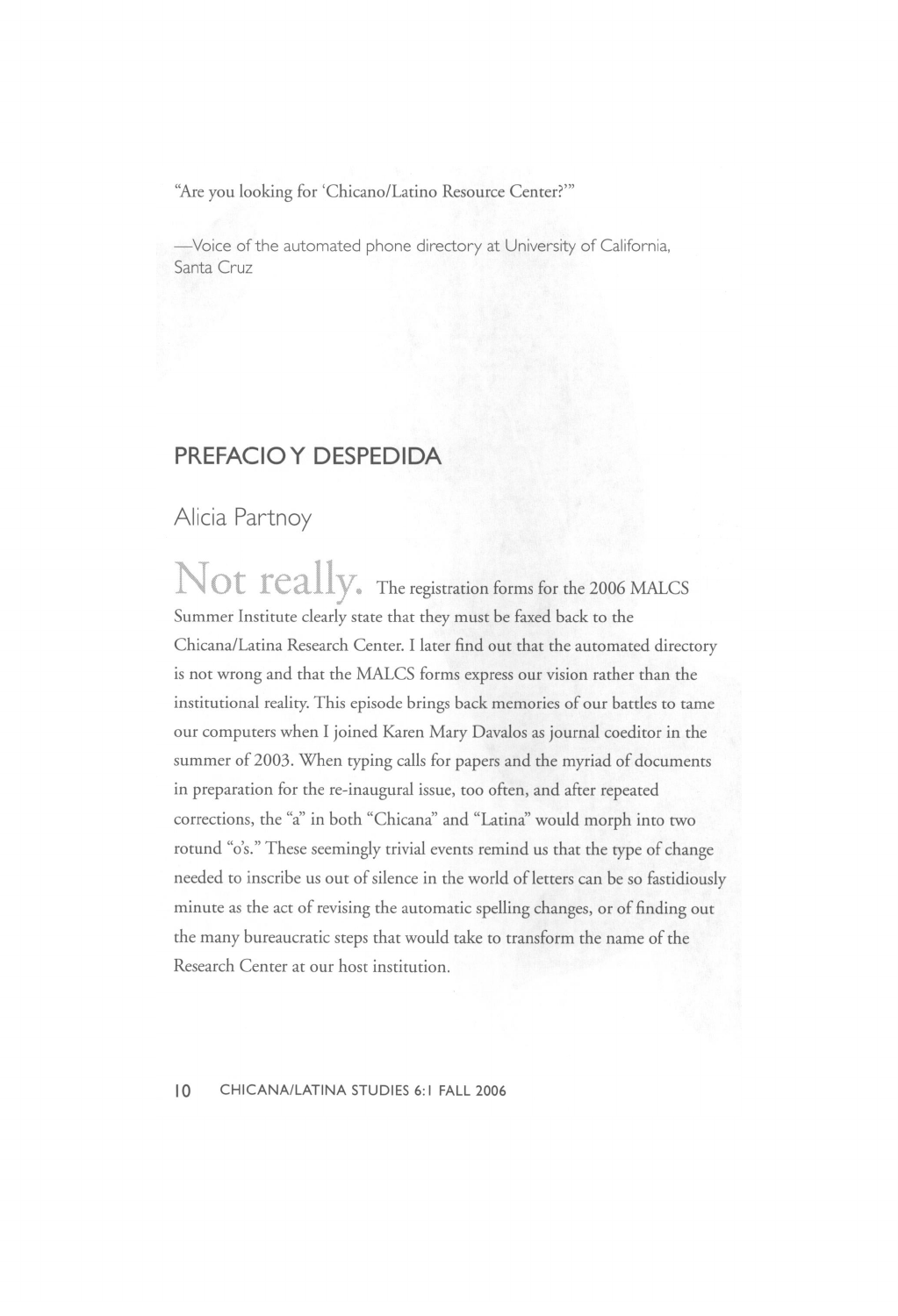Change can be energy consuming and generate much frustration. Tiffany Ana López, the compañera who will take my place as coeditor en la siguiente etapa del journal, elaborates on those challenges in this issue's Occasional Section, "Speaking Frankly, Documenting Struggle: Chicanas/Latinas in Academia." Speaking frankly, and refusing to adjust to any gender/genre corset, son parte de la materia prima de Norma E. Cantu, and Patricia Marina Trujillos's creative writing, Rosa Campos-Brito's essay on the work of Frances Negrón-Muntaner, and Eden E. Torres's review of Catriona Rueda Esquibel's new book.

 In my tenure as journal coeditor, one of my biggest thrills has been to verify once and again, our contributors' outstanding ability to listen to the silences in academia and in the world. Nuestra capacidad de escuchar los silencios, ver las ausencias, detectar a quién se intenta invisibilizar y desafiar esta práctica desde el salon de clase, el libro, el caballete, el film, la participacion en congresos profesionales y en tribunas, marchas y movimientos por el cambio social, son las características que nos siguen nucleando alrededor de estas páginas. Es así como nos enriquece leer en contrapunto, junto a los trabajos anteriormente mencionados, el ensayo crítico de Linda Heidenreich sobre las dinámicas racistas y sexistas en torno al asesinato de la joven transgénero Gwen Araujo. Por otra parte, ante la ofensiva anti-inmigrante que vivimos en los Estados Unidos, las reflexiones de Joann Lo sobre su tarea de organizacion sindical nos dejan vislumbrar las formas de resistencia de las trabajadoras y alimentan nuestras esperanzas. On the other hand, Roselyn Costantino—who has witnessed the femicide in Guatemala—resorts to photography, testimonio, and an array of tools from gender studies to translate the sense of urgency and desperation that overwhelms us in the face of impunity. Yet, as Costantino writes in the closing paragraph of her commentary, Guatemalan women's "challenges are as life-threatening as ever; their responses, however, have become empowering and life affirming."